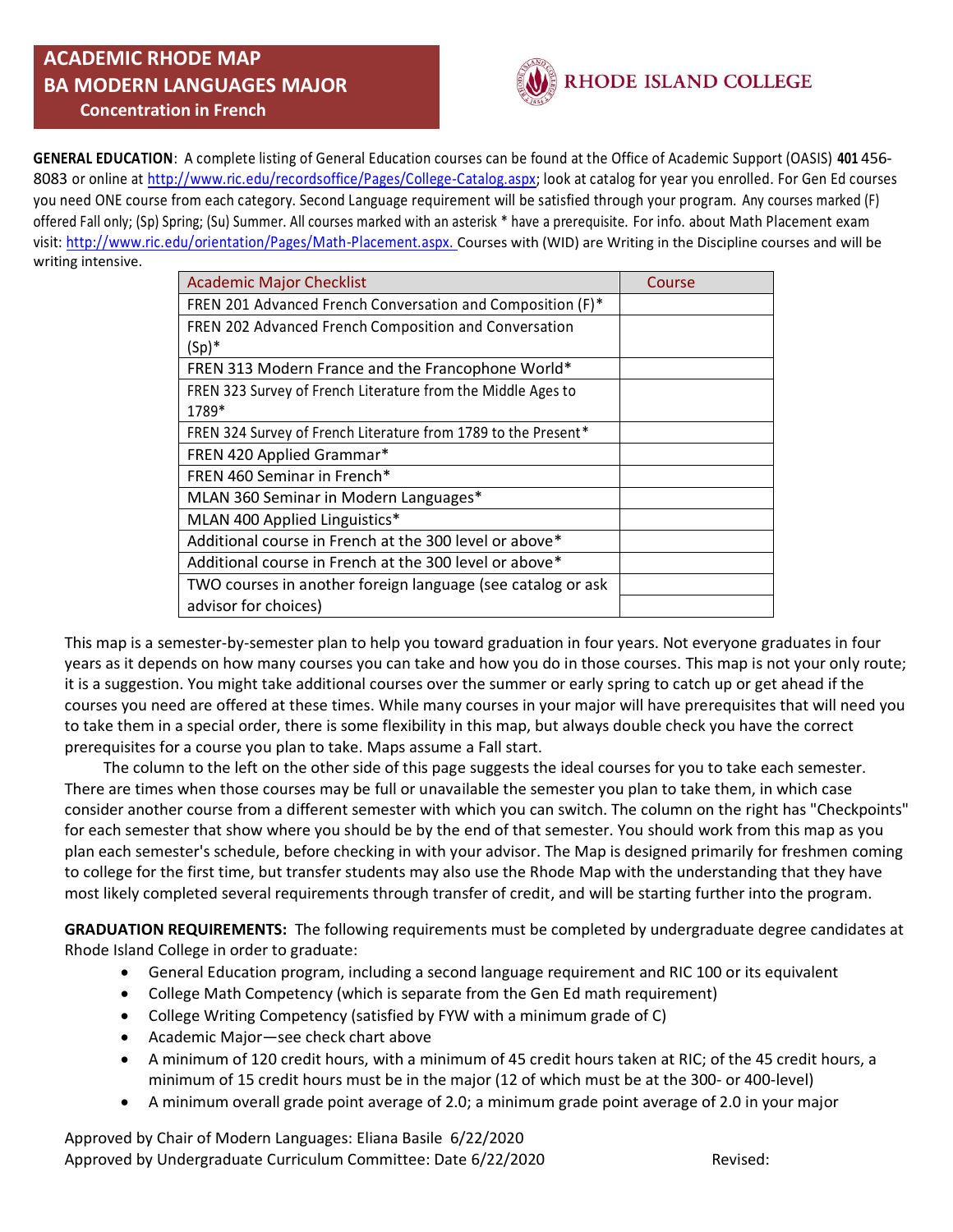# **ACADEMIC RHODE MAP BA MODERN LANGUAGES MAJOR**

 **Concentration in French** 



| <b>SEMESTER 1</b>                                           | <b>CR</b> | SEMESTER 1 CHECKPOINTS V                                                                                                   |
|-------------------------------------------------------------|-----------|----------------------------------------------------------------------------------------------------------------------------|
| First Year Writing (FYW 100) or First Year                  | 4         | FYW 100P is a 6 credit option. To decide which FYW to<br>$\Box$                                                            |
| Seminar (FYS 100).                                          |           | take, check the Directed Self-Placement test at                                                                            |
|                                                             |           | www.ric.edu/firstyearwriting                                                                                               |
| RIC 100 Introduction to Rhode Island College                | 1         | Exempt if taking COLL 101, COLL 150, or HONR 150<br>□                                                                      |
| Gen Ed Distribution course from one of these GE categories: | 4         | If Math competency is completed, consider GE-M here, if<br>□                                                               |
| Arts (A); Social and Behavioral Sciences (SB); Math (M);    |           | not will need to take MATH 010                                                                                             |
| History (H); Literature (L); or Natural Sciences (NS).      |           | FREN 115 fulfills the Gen Ed Literature requirement<br>□                                                                   |
| Gen Ed. course from a different distribution                | 4         |                                                                                                                            |
| FREN 201 Advanced French Conversation and                   | 4         | Prereq. FREN 114 or equivalent, or 600 or above in CEEB<br>□                                                               |
| Composition (F)*                                            |           | Achievement test in French, or consent of chair                                                                            |
|                                                             |           | □<br>Take French Placement Exam (Dept. website) to determine your                                                          |
|                                                             |           | level. Langauage placement                                                                                                 |
|                                                             |           | Students enrolled in French 113/115 please see the French<br>□                                                             |
|                                                             |           | Advisor.                                                                                                                   |
|                                                             |           | Aim for 16 earned credits (While 12 is fulltime, 16 credits are<br>□<br>preferred to stay on track to graduate in 4 years) |
|                                                             |           | Math competency completed<br>□                                                                                             |
| <b>REQUIREMENTS and GPA</b>                                 |           | □<br>Minimum 2.0 GPA                                                                                                       |
| # CREDITS EARNED                                            | 17        | Make appointment with advisor in September to discuss<br>□                                                                 |
|                                                             |           | your schedule for next semester                                                                                            |

| <b>SEMESTER 2</b>                                              | C <sub>R</sub> | SEMESTER 2 CHECKPOINTS √                                                                     |
|----------------------------------------------------------------|----------------|----------------------------------------------------------------------------------------------|
| FYW 100 or FYS 100                                             | 4              | Complete FYS and FYW, for FYW, grade C or better<br>ப                                        |
| <b>Gen Ed Distribution course</b>                              | 4              | Complete MATH 139 (or other Gen Ed Math course)<br>ப                                         |
| Gen Ed course, elective, or possible second major or minor     | $3 - 4$        |                                                                                              |
| FREN 202 Advanced French Composition and<br>Conversation (Sp)* | 4              | Prereq. FREN 201, or by consent of department chair<br>$\Box$                                |
| REQUIREMENTS and GPA                                           |                | Aim for a minimum of 30 earned credits<br>Minimum 2.0 GPA                                    |
| # CREDITS EARNED                                               | 16             | Make appointment with advisor in February to discuss<br>ப<br>your schedule for next semester |

| <b>SEMESTER 3</b>                                          | CR.       | SEMESTER 3 CHECKPOINTS V                                                                                                             |
|------------------------------------------------------------|-----------|--------------------------------------------------------------------------------------------------------------------------------------|
| Gen Ed Distribution course                                 | 4         | Complete Gen Ed Natural Sciences course<br>□                                                                                         |
| Gen Ed course, elective, or possible second major or minor | $3 - 4$   |                                                                                                                                      |
| FREN 313 Modern France and the Francophone World*          | 4         | Prereq. FREN 202 or by consent of department chair<br>□                                                                              |
| FREN 323 Survey of French Lit. from Middle Ages to 1789*   | 4         | Prereq. FREN 202 or by consent of department chair<br>□                                                                              |
| REQUIREMENTS and GPA                                       |           | Aim for a minimum of 45 earned credits<br>Minimum 2.67 overall GPA                                                                   |
| # CREDITS EARNED                                           | $15 - 16$ | Make appointment with advisor to discuss your schedule for next<br>□<br>semester in Sept. and discuss second major or possible minor |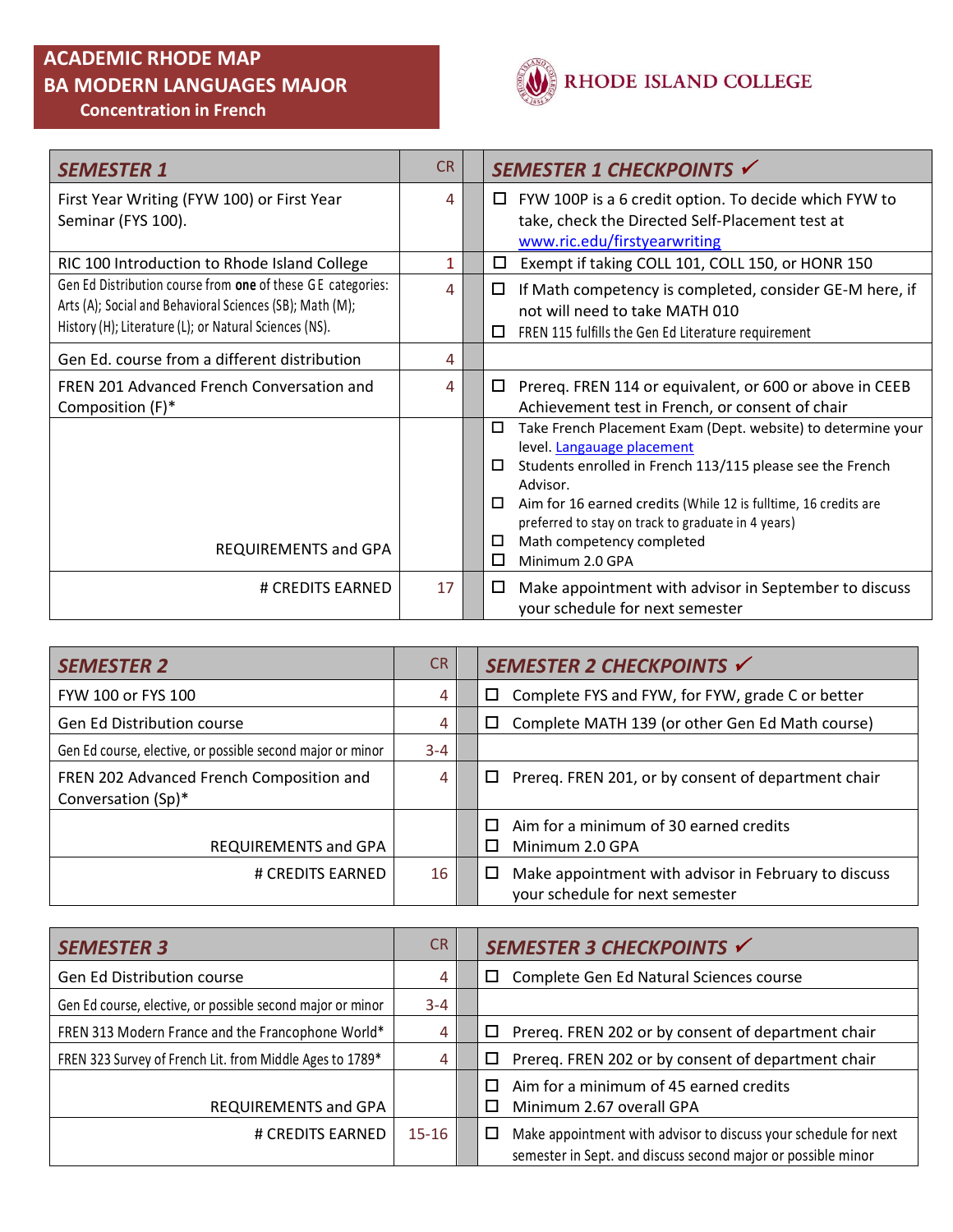## **ACADEMIC RHODE MAP BA MODERN LANGUAGES MAJOR Concentration in French**



| <b>SEMESTER 4</b>                                                 | CR.       | SEMESTER 4 CHECKPOINTS V                                                                                       |
|-------------------------------------------------------------------|-----------|----------------------------------------------------------------------------------------------------------------|
| Gen Ed Connections (Gen Ed C)*                                    | 4         | Prerequisites: FYW, FYS, and 45 completed credits<br>□                                                         |
| <b>Gen Ed Distribution course</b>                                 | 4         | □                                                                                                              |
| FREN 324 Survey of French Literature from 1789 to<br>the Present* | 4         | Prereq. FREN 202 or by consent of department chair<br>□                                                        |
| French Elective (300-level or above)*                             | $3 - 4$   | 0<br>Preregs. vary-see catalog                                                                                 |
| REQUIREMENTS and GPA                                              |           | Aim for a minimum of 60 earned credits<br>П.<br>Minimum 2.67 overall GPA<br>$\Box$<br>Minimum 2.0 GPA in major |
| # CREDITS EARNED                                                  | $15 - 16$ | Make appointment with advisor in February to discuss<br>$\Box$<br>your schedule for next semester              |

| <b>SEMESTER 5</b>                       | <b>CR</b> | SEMESTER 5 CHECKPOINTS √                              |
|-----------------------------------------|-----------|-------------------------------------------------------|
| Gen Ed Advanced Quantitative/Scientific | 4         | Prerequisite: Gen Ed Math and/or Gen Ed Natural<br>□  |
| Reasoning (Gen Ed AQSR)*                |           | <b>Sciences</b>                                       |
| Gen Ed, elective, or possible minor     | $3 - 4$   |                                                       |
| FREN 420 Applied Grammar*               | 3         | Prereg. FREN 202 or equivalent<br>□                   |
| Second Language Elective: first course  | 4         | Discuss choice with advisor<br>П                      |
|                                         |           | Aim for a minimum of 75 earned credits<br>п           |
|                                         |           | Minimum 2.67 overall GPA<br>П                         |
| REQUIREMENTS and GPA                    |           | Minimum 2.0 GPA in major                              |
| # CREDITS EARNED                        | $14 - 15$ | Make appointment with advisor in September to discuss |
|                                         |           | your schedule for next semester                       |

| <b>SEMESTER 6</b>                                                                  | <b>CR</b> | SEMESTER 6 CHECKPOINTS √                                                                                                                                 |
|------------------------------------------------------------------------------------|-----------|----------------------------------------------------------------------------------------------------------------------------------------------------------|
| Additional course in major, Gen Ed, elective, or<br>possible minor or second major | $3 - 4$   | $\Box$ Be sure to have declared your minor or second major<br>with relevant department, if pursuing                                                      |
| MLAN 360 Seminar in Modern Languages*                                              | 3         | Preregs. two 300-level FREN courses, one second<br>ш<br>language elective, and a 2.67 GPA                                                                |
| Second Language Elective: second course*                                           | 4         | $\Box$ Prereq. completed second lang. elective first course                                                                                              |
| Elective or course in another major or minor                                       | $3 - 4$   |                                                                                                                                                          |
| REQUIREMENTS and GPA                                                               |           | Aim for a minimum of 90 earned credits<br>Minimum 2.0 GPA<br>П<br>Minimum 2.0 GPA in major<br>$\Box$<br>Apply for degree audit online through MyRIC<br>□ |
| # CREDITS EARNED                                                                   | $13 - 15$ | Make appointment with advisor in February to discuss<br>⊔<br>your schedule for next semester                                                             |